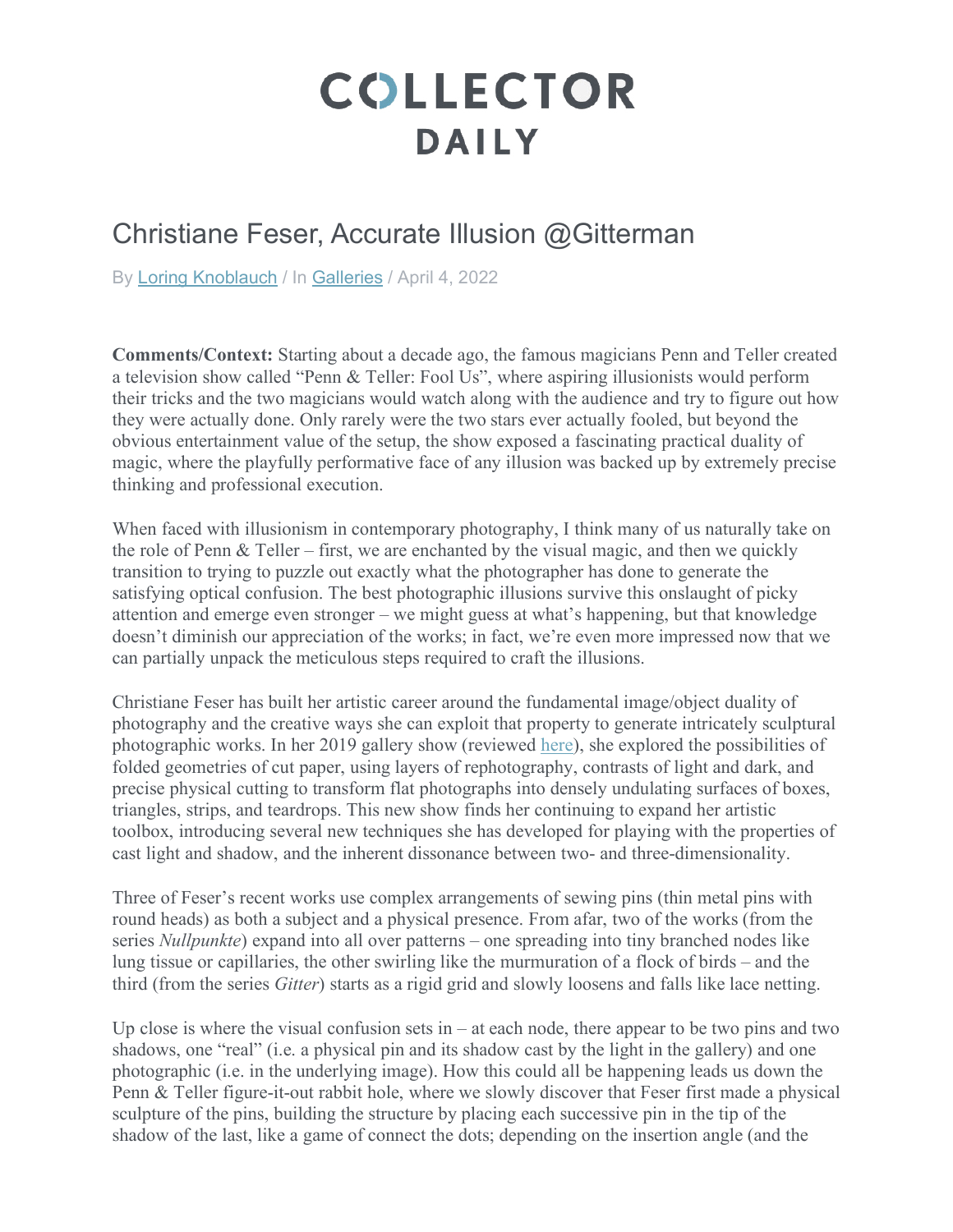direction of the light source casting the shadow), the iterative path moves around the composition. She took a photograph of this initial sculpture and then proceeded to place additional physical pins in the intersection points in the resulting print, and given a light source coming from a different angle, an additional (physical) shadow is cast on the surface of the photograph, creating the doubling effect.

Once we can piece it all together, Feser's approach seems elementally simple, but the process leads to visually complex and engagingly disorienting outcomes. *Nullpunkte 22* plays with monochrome tonalities, with white pin heads that cast shadows that range from middle grey to black. *Nullpunkte 26* introduces elements of color to the equation, including a light blue backdrop and pinheads in white, black, and red. And *Gitter 11* takes an alternate path, starting with black pins on white paper (and an attempt to make a crisp grid by following two layers of perpendicular shadows to the next pin placements); the resulting sculptural object has then been photographed and tonally inverted, turning the black pins and shadows white, to which Feser has added a physical layer of black pins at the intersections, which of course cast their own shadows in the spotlit gallery. Each work engages with the image/object duality in slightly different ways, but all of these efforts feel rigorous and methodical, leading to graceful patterns that mask the intense exactness and artistic care that was required to make them.

Feser's *Felder* series moves back to complexities found in the flatness of the picture plane. Starting with paper folded into formal grids with black spots of varying sizes placed at the intersection points, Feser then lifts and depresses the folded papers, creating strips and undulations that are either closer to or farther from the camera lens; when photographed, these areas end up intensely sharp or indistinctly blurred, with dark shadows cast along fold lines and underneath crumpled zones. When reprinted, these photographs return to perfect flatness, making the ups and downs of the paper topography more illusionistic. Feser then goes one step further by adding droplets of glossy lacquer to some (but not all) of the black dots, adding a physical intervention on the surface of the photographic print which further confuses our sense of depth. In the three works from the series on view, Feser has tuned the effects differently: in *Felder 1*, the dots seem to shimmer with back and forth instability; in *Felder 3*, the horizontal stripes of folded grid are dominant, seeming to push up and down; and in *Felder 6*, the surface of the paper seems to undulate and tumble, with more areas of blur (and dots that interrupt them) that imply fluctuating rounded depth. In all three, Feser has constructed works that defy our internal logic of perspective, creating apparent rhythms and movements where there are none.

Given that most of Feser's large works are unique constructions, it makes sense that she might try to create smaller (and simpler) editioned works that could reach a wider audience. To that end, she has made photographs of crumpled grid paper, and then printed them once on regular photographic paper and a second time on transparent Japanese tissue, and then overlaid the two prints on top of each other, creating a shifting doubled perspective. To further complicate things, she then cut geometric see through windows in the tissue layer, allowing us to see through to the print underneath. While much simpler than her larger works, these two works (one light and one dark) have the same spirit as her more involved constructions, pulling the illusion of turbulent depth out of out flatness.